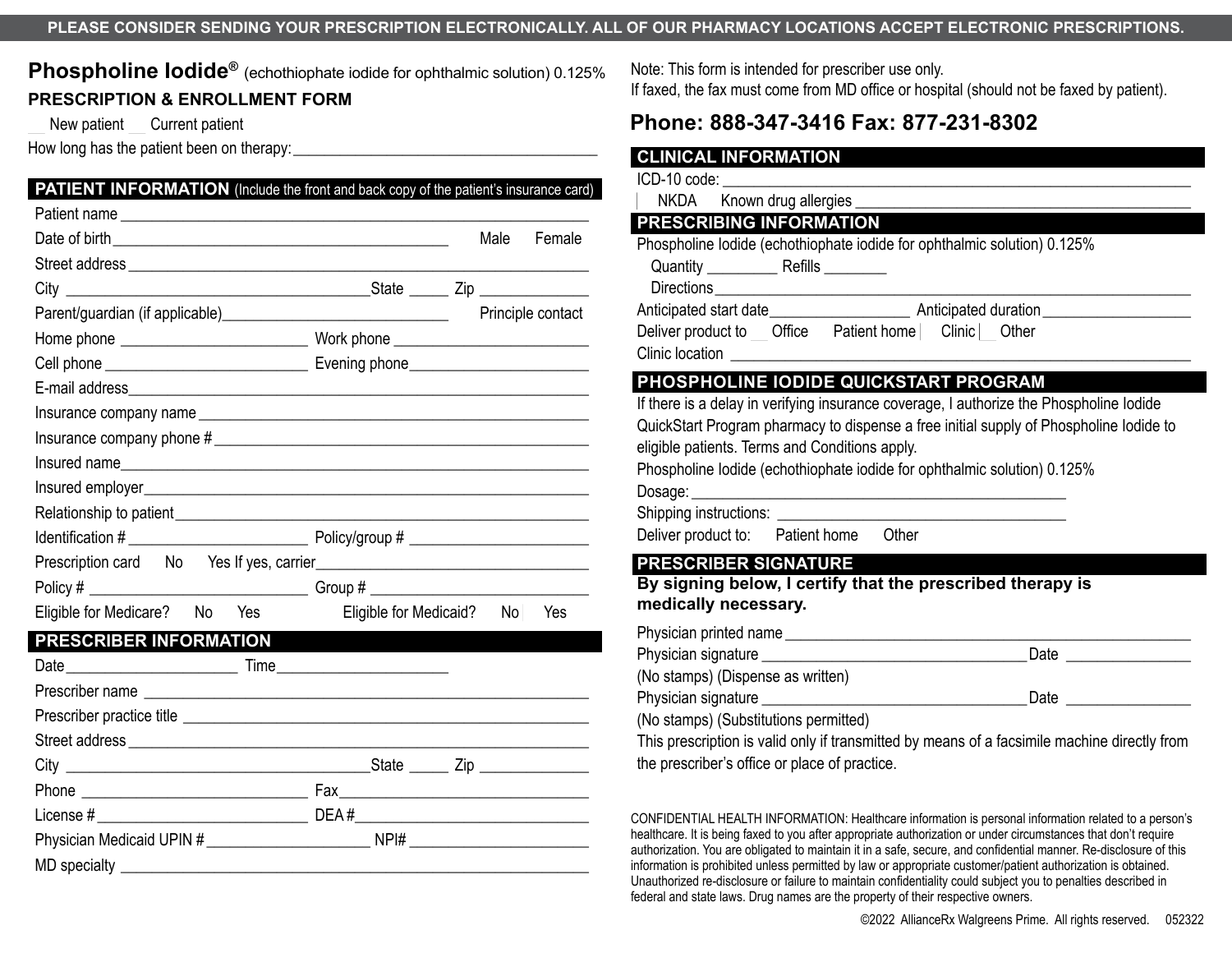I, or my authorized representative, hereby authorize my healthcare provider and pharmacy to disclose my health and personal information to Fera Pharmaceuticals, LLC the provider of Phospholine Iodide® and its affiliates, representatives, agents, and contractors (collectively "Fera") in connection with the support services related to patient assistance programs, in accordance with the Health Insurance Portability and Accountability Act of 1996 ("HIPAA") and related federal regulations and rules. The support provided through these programs is not contingent on any further purchase.

## Description of Health & Medical Information That May Be Disclosed

My healthcare provider or pharmacy may disclose individually identifiable health and other information that supports my participation in the Phospholine Iodide support programs. Information disclosed may include my name, address, date of birth, medical condition, prescription, treatment, care management, and health insurance; and any other personal information including all demographic information, email addresses, phone numbers, and other information in the possession or control of my healthcare provider or pharmacy. I understand that pharmacy may receive payment from Fera for providing information to Fera pursuant to this authorization, as further set forth below.

### Authorized Purposes

The authorized purposes for the disclosure of my health and personal information pursuant to this authorization are: (1) to evaluate my eligibility for inclusion in the Phospholine Iodide support programs and (2) if my participation in the programs is approved, to administer the program.

## Expiration of Authorization

Authorization shall expire after one (1) year from the date of my signature.

## Acknowledgments

1. I understand that once Fera receives my information based on this authorization, my medical and health information may be subject to re-disclosure and will no longer be protected by federal privacy regulations. I further understand and agree that pharmacy may retain my personal and health information as disclosed under this authorization after this authorization expires for the purposes related to the administration of the support programs. I also understand that the information disclosed may be used in the event of an audit.

2. I understand that signing this authorization is voluntary, and that I may refuse to sign this authorization form. My refusal to sign will not affect my ability to obtain health plan benefits or treatment from my healthcare provider.

3. I understand that I may revoke my authorization at any time by providing a written notice of the same to AllianceRx Walgreens Pharmacy at fax number: 866-412-8411 or by mail at 130 Enterprise Drive, Attention: Manufacturer Free Goods Team, Pittsburgh, PA 15275. However, I understand that if I revoke this authorization, it will not affect prior disclosures made in reliance on this authorization.

4. I understand that I am entitled to receive a copy of this Authorization once it has been signed.

5. I understand and agree to the following:

I agree to communications from Fera Pharmaceuticals, pharmacies, and/or parties acting on their behalf to determine my eligibility for the support programs, and for other non-marketing purposes related thereto.

Patient Printed Name: **Example 2018** 

Signature: \_\_\_\_\_\_\_\_\_\_\_\_\_\_\_\_\_\_\_\_\_\_\_\_\_\_\_\_\_\_\_\_\_\_\_\_\_ Date: \_\_\_\_\_\_\_\_\_\_\_\_\_\_\_\_\_\_\_\_\_\_\_

Phone Number:  $\blacksquare$ 

\*If you are signing this Authorization as a personal representative of the person to receive Phospholine Iodide, please state your relationship to and authority to sign for the Patient (e.g. legal guardian):

\_\_\_\_\_\_\_\_\_\_\_\_\_\_\_\_\_\_\_\_\_\_\_\_\_\_\_\_\_\_\_\_\_\_\_\_\_\_\_\_\_\_\_\_\_\_\_\_\_\_\_\_\_\_\_\_\_\_\_\_[\*if desired INSERT CONTACT INFORMATION FOR